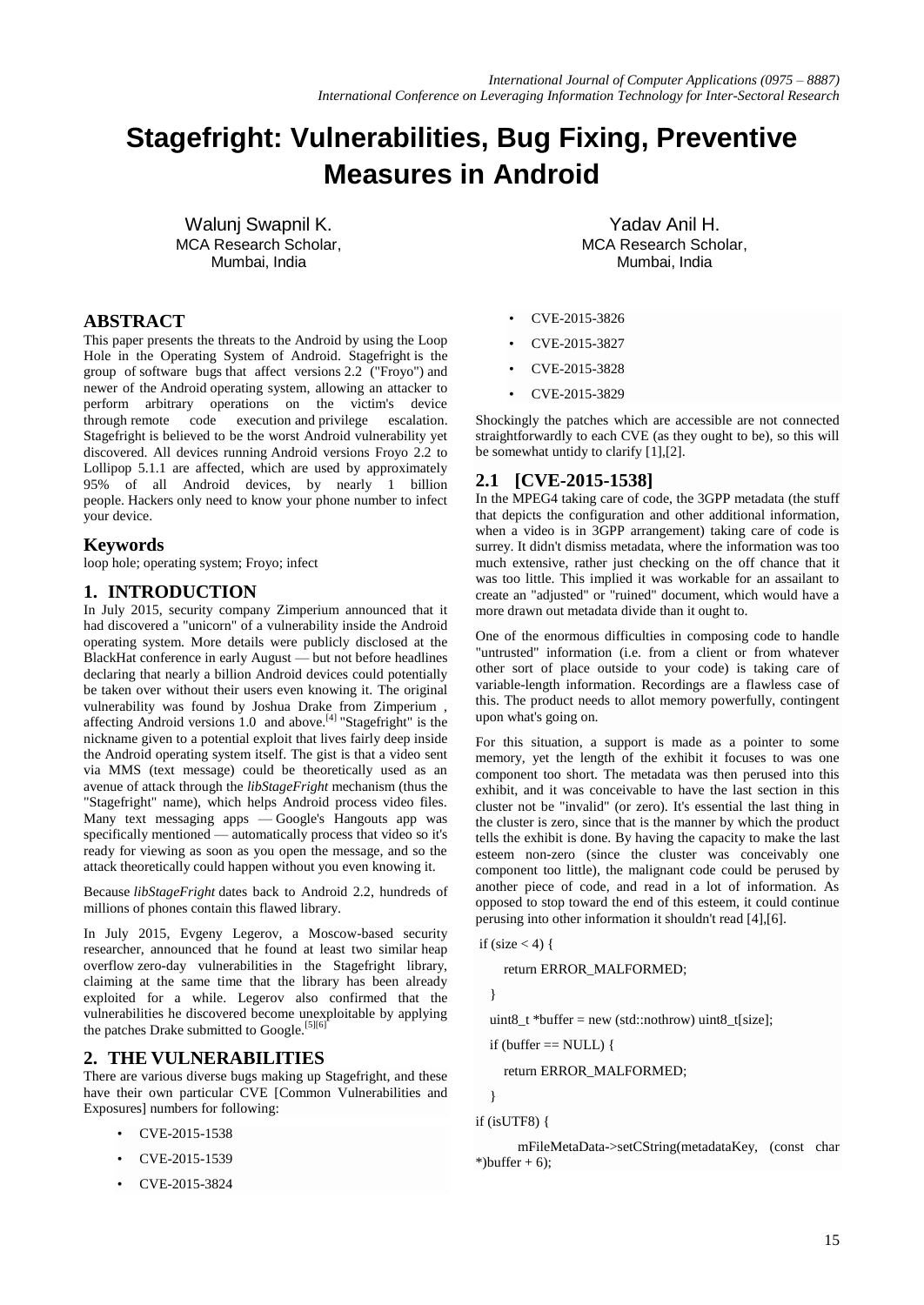}

changed to,

if (size  $<$  4 || size == SIZE\_MAX) {

return ERROR\_MALFORMED;

}

uint8\_t \*buffer = new (std::nothrow) uint8\_t[size + 1];

if (buffer  $==$  NULL) {

return ERROR\_MALFORMED;

}

if (isUTF8) {

buffer[size]  $= 0$ ;

 mFileMetaData->setCString(metadataKey, (const char \*)buffer  $+6$ :

}[10]

## **2.2 [CVE-2015-1539]**

The most limited conceivable "size" of the metadata ought to be 6 bytes, because of it being an UTF-16 string. The code takes the number esteem estimate, and subtracts 6 from it. On the off chance that this esteem was under 6, the subtraction would "subcurrent" and wrap around, and we'd wind up with a huge number. Suppose you can just check from 0 to 65535, for instance. On the off chance that you take the number 4, and subtract 6, you can't go underneath zero. So, you do a reversal to 65535 and number from that point. That is what's going on here!

In the event that a length of under 6 was gotten, it could prompt edges being erroneously decoded, since the byteswap procedure utilizes the variable len16, whose esteem is acquired from an estimation starting with (size-6). This could make a much greater swap operation happen than planned, which would change values in the casing information in a sudden way [9].

if (metadataKey  $> 0$ ) {

bool isUTF8 = true; // Common case

char16\_t \*framedata = NULL;

int len16 = 0; // Number of UTF-16 characters

 // smallest possible valid UTF-16 string w BOM: 0xfe 0xff 0x00 0x00

if (size  $-6 \ge 4$ ) {

len16 =  $((size - 6) / 2) - 1$ ; // don't include 0x0000 terminator

framedata =  $(char16_t*)$ (buffer + 6);

if (0xfffe  $==$  \*framedata) {

 // endianness marker (BOM) doesn't match host endianness

for (int i = 0; i < len16; i++) {

 $framedata[i] = bswap_16(framedata[i]);$ 

}

 // BOM is now swapped to 0xfeff, we will execute next block too

}

has changed to,

```
if (metadataKey > 0) {
```
bool isUTF8 = true; // Common case

char16  $t$  \*framedata = NULL;

int len16 = 0; // Number of UTF-16 characters

 // smallest possible valid UTF-16 string w BOM: 0xfe 0xff 0x00 0x00

if (size  $< 6$ ) {

return ERROR\_MALFORMED;

}

if (size  $-6 \ge 4$ ) {

len16 =  $((size - 6) / 2) - 1$ ; // don't include 0x0000 terminator

framedata = (char16 t \*)(buffer + 6);

if (0xfffe  $==$  \*framedata) {

 // endianness marker (BOM) doesn't match host endianness

for (int i = 0; i < len16; i++) {

 $framedata[i] = bswap_16(framedata[i]);$ 

}

 // BOM is now swapped to 0xfeff, we will execute next block too

 $\{10\}$ 

# **2.3 [CVE-2015-3824]**

A biggie! This one is frightful. There's the correct inverse of this last issue – a whole number flood, where a whole number can get "too huge". In the event that you achieve 65535 (for instance) and can't tally any higher, you would move around, and go to 0 next!

On the off chance that you are dispensing memory in view of this (which is the thing that Stagefright is doing!), you would wind up with very little memory allotted in the exhibit. At the point when information was put into this, it would conceivably overwrite random information with information the vindictive record maker controlled.case FOURCC('t', 'x', '3', 'g'):

 { uint32\_t type; const void \*data; size\_t size  $= 0$ ; if (!mLastTrack->meta->findData( kKeyTextFormatData, &type, &data, &size)) {

 $size = 0;$ 

}

uint8 t \*buffer = new (std::nothrow) uint8 t[size + chunk\_size];

if (buffer  $==$  NULL) {

return ERROR\_MALFORMED;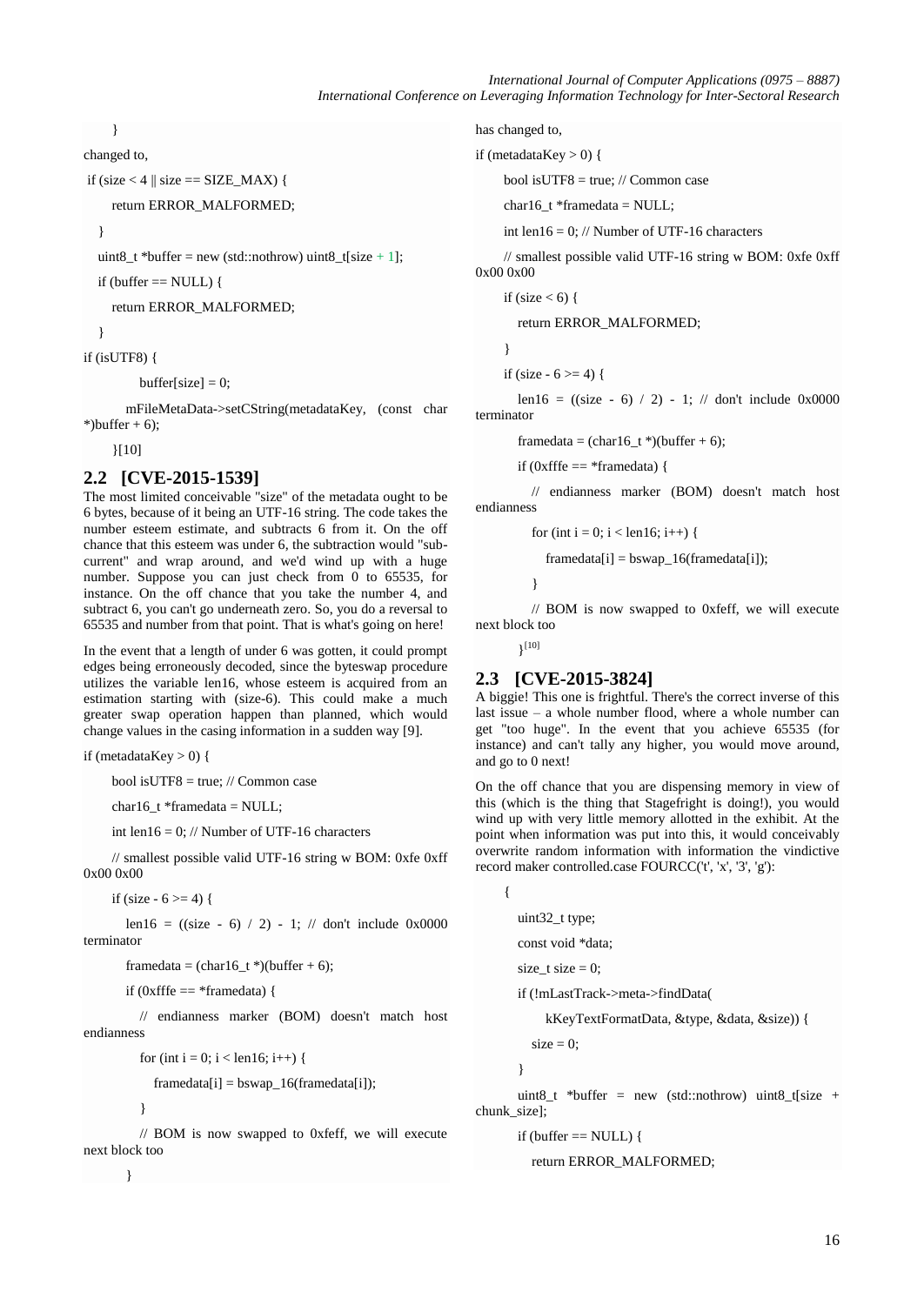*International Journal of Computer Applications (0975 – 8887) International Conference on Leveraging Information Technology for Inter-Sectoral Research*

```
 }
if (size > 0) {
```

```
 memcpy(buffer, data, size);
```
}

```
has changed to,
```

```
case FOURCC('t', 'x', '3', 'g'):
```
#### {

uint32\_t type;

const void \*data;

size  $t$  size  $= 0$ ;

if (!mLastTrack->meta->findData(

kKeyTextFormatData, &type, &data, &size)) {

```
size = 0;
```

```
 }
```
if  $(SIZE\_MAX - chunk\_size \leq size)$ 

return ERROR\_MALFORMED;

uint8\_t \*buffer = new (std::nothrow) uint8\_t[size + chunk\_size];

if (buffer  $==$  NULL) {

return ERROR\_MALFORMED;

```
 }
```
if (size  $> 0$ ) {

memcpy(buffer, data, size);

```
 }
```
# **2.4 [CVE-2015-3826]**

Another terrible one! Fundamentally the same as the last one – another whole number flood, where a cluster (utilized as a support) would be made too little. This would permit disconnected memory to be overwritten, which is again terrible. Somebody who can compose information into memory can degenerate other information that is disconnected, and conceivably utilize this to have some code they control be controlled by your telephone.

case FOURCC('c', 'o', 'v', 'r'):

{

 $+ 1$ :

\*offset += chunk\_size;

```
 if (mFileMetaData != NULL) {
```
ALOGV("chunk data size = %lld and data offset = %lld",

chunk\_data\_size, data\_offset);

sp<ABuffer> buffer = new ABuffer(chunk\_data\_size

if (mDataSource->readAt(

data\_offset, buffer->data(), chunk\_data\_size) != (ssize\_t)chunk\_data\_size) {

```
 return ERROR_IO;
 }
          const int kSkipBytesOfDataBox = 16;
          mFileMetaData->setData(
            kKeyAlbumArt, MetaData::TYPE_NONE,
            buffer->data() + kSkipBytesOfDataBox, 
chunk_data_size - kSkipBytesOfDataBox);
        }
changed to,
case FOURCC('c', 'o', 'v', 'r'):
\overline{\phantom{a}} *offset += chunk_size;
        if (mFileMetaData != NULL) {
         ALOGV("chunk_data_size = %lld and data_offset =
%lld",
```
chunk\_data\_size, data\_offset);

if (chunk\_data\_size  $>=$  SIZE\_MAX - 1) {

return ERROR\_MALFORMED;

}

```
sp<ABuffer> buffer = new ABuffer(chunk data size
```
 $+ 1$ ;

if (mDataSource->readAt(

 data\_offset, buffer->data(), chunk\_data\_size) != (ssize\_t)chunk\_data\_size) {

return ERROR\_IO;

}

const int kSkipBytesOfDataBox = 16;

mFileMetaData->setData(

kKeyAlbumArt, MetaData::TYPE\_NONE,

 buffer->data() + kSkipBytesOfDataBox, chunk data size - kSkipBytesOfDataBox);

 $\{10\}$ 

# **2.5 [CVE-2015-3827]**

Very like these last ones. A variable is utilized when skirting some memory, and this could be made negative amid a subtraction (like above). This would bring about an extensive "skip" length, flooding a cushion, offering access to memory that shouldn't be gotten to.

const int kSkipBytesOfDataBox = 16;

mFileMetaData->setData(

kKeyAlbumArt, MetaData::TYPE\_NONE,

 buffer->data() + kSkipBytesOfDataBox, chunk data size - kSkipBytesOfDataBox);

 } changed to,

const int kSkipBytesOfDataBox = 16;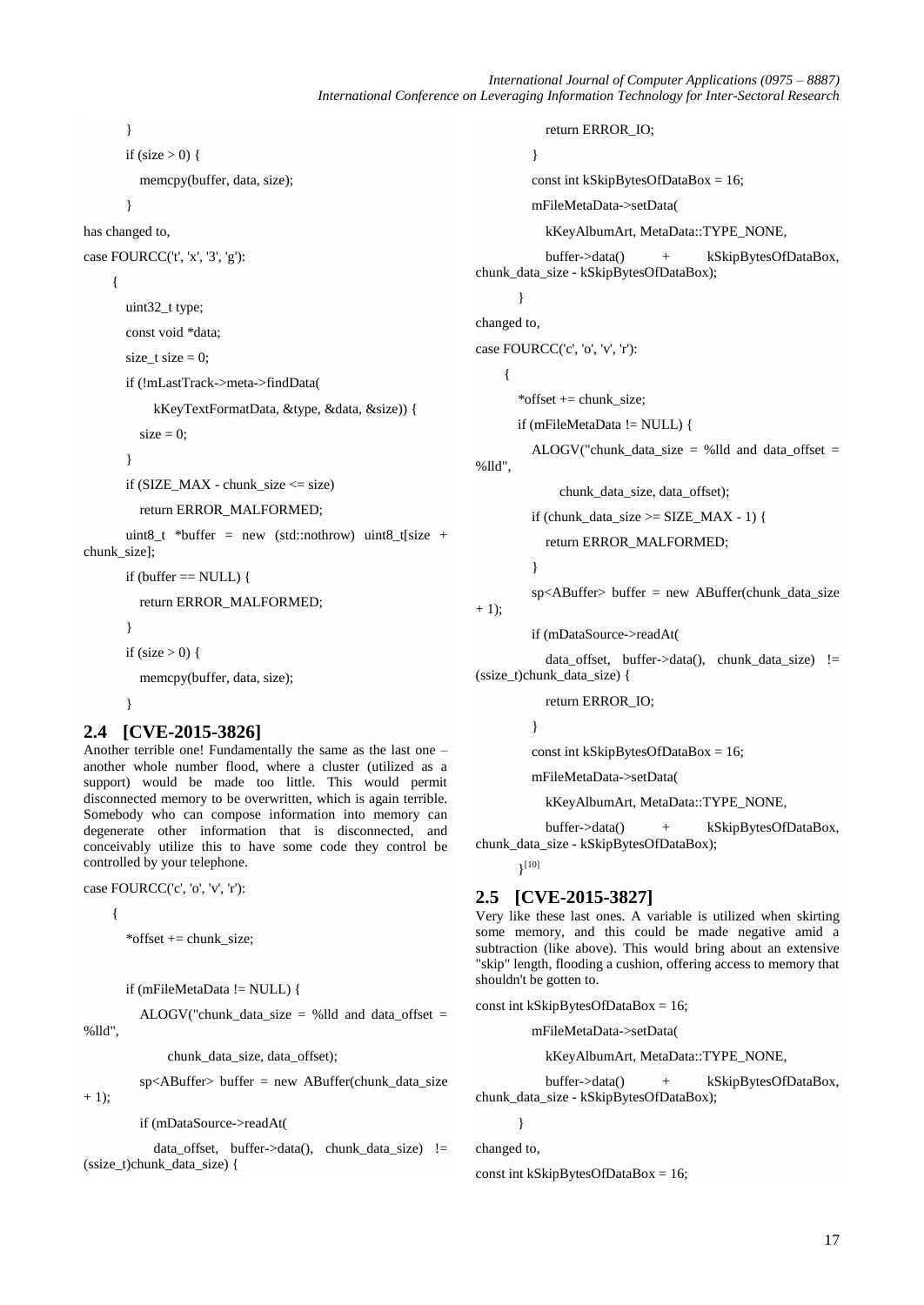if (chunk\_data\_size  $\leq$  kSkipBytesOfDataBox) {

return ERROR\_MALFORMED;

}

mFileMetaData->setData(

kKeyAlbumArt, MetaData::TYPE\_NONE,

 buffer->data() + kSkipBytesOfDataBox, chunk\_data\_size - kSkipBytesOfDataBox);

 $\}^{[10]}$ 

There are additionally a few (conceivably) related fixes that hope to have made it into [Android] 5.1 also.

This adds checks to stop issues with a past security alter to include limits checks, which can itself be flooded. In C, numbers that can be spoken to as a marked int are put away as a marked int. Else they stay unaltered amid operations. In these checks, a few whole numbers could have been made marked (as opposed to unsigned), which would lessen their most extreme esteem later on, and take into account a flood to occur.

Some more whole number undercurrents (where numbers are too low, and after that subtraction is completed on those numbers, permitting them to go negative). This again prompts a vast number, as opposed to a little one, and that causes an indistinguishable issue from above.

Lastly, another number flood. Same as some time recently, it's going to be utilized somewhere else, and it could flood.

# **3. GOOGLE FIXES STAGE FRIGHT BUG**

There are some basic security fixes out.

Google has altered 12 vulnerabilities influencing Android variants 4.4.4 through 6.0.1, including five appraised as "basic" – the assignment for the most noticeably bad sort of security bug.

The most genuine defencelessness in this group is a remote code execution (RCE) bug, assigned CVE-2015-6636, in Android's mediaserver part.

Mediaserver is regularly used to render remotely-provided sight and sound substance, so Google is cautioning that an aggressor could misuse the bug to run malware covered up in boobycaught media documents conveyed by means of various strategies, including email, web perusing and MMS.

Mediaserver is a "centre part of the working framework," with access to video and sound streams too having run-time benefits that outsider applications don't.

On the off chance that this sounds natural, that is likely in light of the fact that Google has now fixed 30 vulnerabilities in mediaserver since month to month Android security redesigns started in August 2015, as per InfoWorld's Fahmida Y. Rashid.

This mediaserver bug is additionally like the real powerlessness known as "Stagefright" that influenced up to 95% of Android gadgets, which could have permitted law breakers to embed malware correspondingly.

Luckily, to relieve the bug, Google has rolled out improvements to the default Android informing applications, Google Hangouts and Messenger, so that they "[no longer] consequently pass media to procedures, for example, mediaserver."

Google said it made the security redesign accessible to accomplices on 7 December 2015 "or prior."

Google and Samsung have been speedier at getting security settles out since Stagefright, yet shockingly, bearers haven't pushed out overhauls for each kind of Android gadget influenced by this most recent arrangement of vulnerabilities.

Sprint and Verizon have overhauled their Nexus 5 and 6 gadgets, as indicated by Softpedia, which additionally reports that other Android gadgets are required to get the redesigns soon, including BlackBerry PRIV, Samsung Galaxy S6, Galaxy Note 5 and "some Motorola and HTC cell phones."

When you see a warning that the redesign is prepared on your gadget, you ought to acknowledge it and move up to the most recent form of Android "wherever conceivable," Google suggests.

Until you can apply the security overhaul, be exceptionally careful about downloading or playing media records.

Try not to acknowledge media messages from obscure senders, and ensure the setting to Automatically recover MMS messages in both Hangouts and Messenger is killed.

# **4. PREVENTIVE MEASURES**

To the extent we know, Android antivirus applications won't spare you from Stagefright assaults. They don't really have enough framework authorizations to block MMS messages and meddling with framework segments. Google additionally can't overhaul the Google Play Services part in Androidto alter this bug, an interwoven arrangement Google regularly utilizes when security openings appear.

To truly keep yourself from being traded off, you have to keep your informing application of decision from downloading and propelling MMS messages. When all is said in done, this implies impairing the "MMS auto-recovery" setting in its settings. When you get a MMS message, it won't consequently download you'll need to download it by tapping a placeholder or something comparable. You won't be at hazard unless you download the MMS.

You shouldn't do this. On the off chance that the MMS is from somebody you don't have the foggiest idea, unquestionably overlook it. On the off chance that the MMS is from a companion, it would be conceivable their Phone has been bargained if a worm begins to take off. It's most secure to never download MMS messages if your telephone is helpless.

To cripple MMS message auto-recovery, take after the proper strides for your informing application.

• Messaging (incorporated with Android): Open Messaging, tap the menu catch, and tap Settings. Look down to the "Interactive media (MMS) messages" segment and uncheck auto-recover."

• Messenger (by Google): Open Messenger, tap the menu, tap Settings, tap Advanced, and cripple AUTO recover."

• Hangouts (by Google): Open Hangouts, tap the menu, and explore to Settings > SMS. Uncheck "Auto recover SMS" under Advanced. (On the off chance that you don't see SMS choices here, your telephone isn't utilizing Hangouts for SMS. Impair the setting in the SMS application you use.)